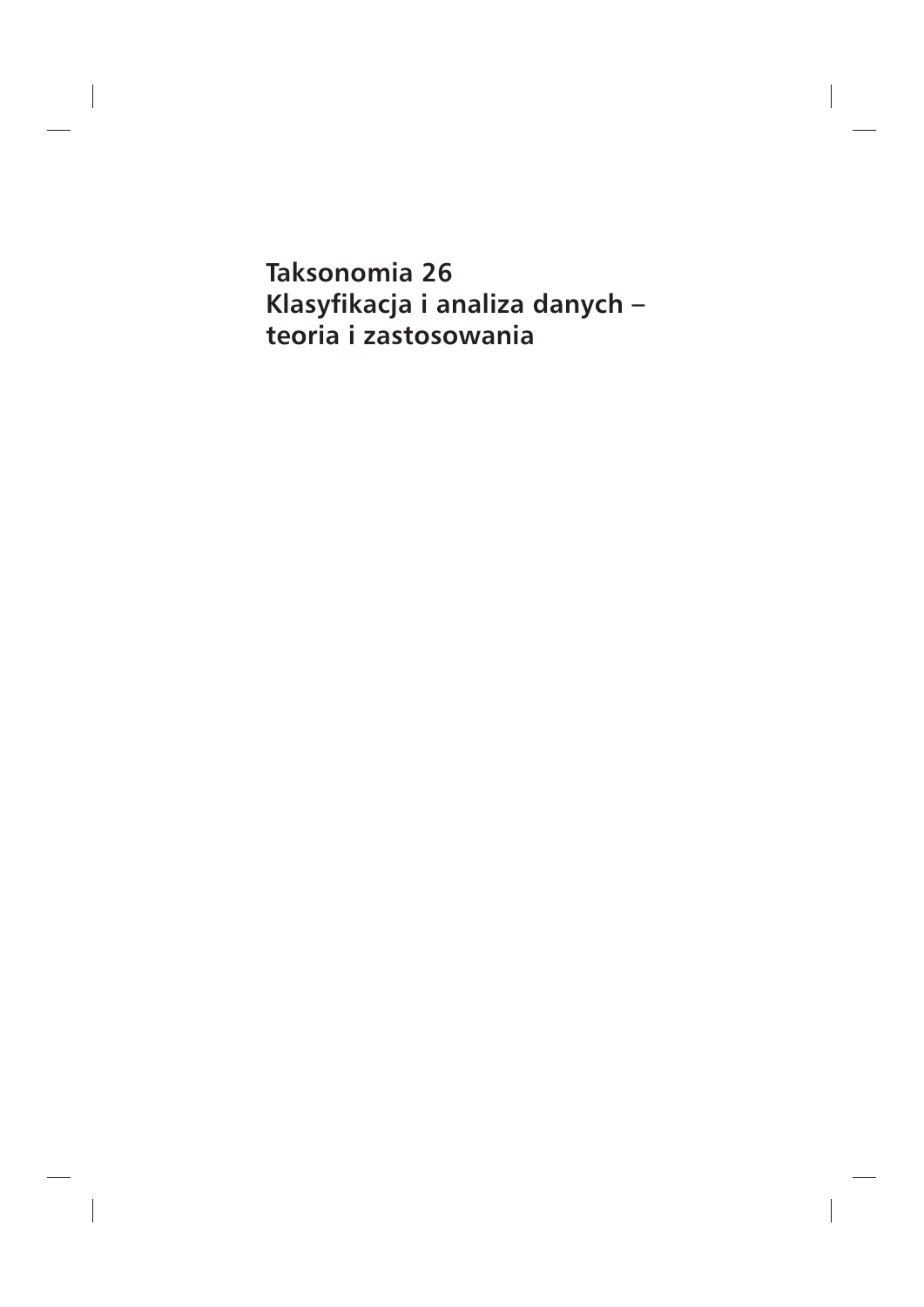### **RADA NAUKOWA**

**Daniel Baier** (Universität Bayreuth, Niemcy) **Andrzej Bąk**(Uniwersytet Ekonomiczny we Wrocławiu) **Małgorzata Teresa Domiter** (Uniwersytet Ekonomiczny we Wrocławiu) **Małgorzata Gableta** (Uniwersytet Ekonomiczny we Wrocławiu) **Danuta Kisperska-Moroń** (Uniwersytet Ekonomiczny w Katowicach) **Stanisław Krawczyk** (Uniwersytet Ekonomiczny we Wrocławiu) **Adam Kubów** (Uniwersytet Ekonomiczny we Wrocławiu) Radim Lenort (VSB - Technical University of Ostrava, Czechy) Alla Melnyk (Ternopil National Economic University, Ukraina) **Jan Skalik**(Uniwersytet Ekonomiczny we Wrocławiu) **Maciej Szymczak** (Uniwersytet Ekonomiczny w Poznaniu) **Stanisław Urban** (Uniwersytet Ekonomiczny we Wrocławiu)

#### **KOMITET REDAKCYJNY**

**Andrzej Bąk** – redaktor naczelny Andrzej Bodak Alicja Graczyk Marcin Kowalewski **Mirosław Moroz Elżbieta Nawrocka Artur Rot** Agnieszka Skowrońska **Magdalena Rojek-Nowosielska –** sekretarz magdalena.rojek-nowosielska@ue.wroc.pl +48 71 36 80 221

REDAKTORZY TEMATYCZNI Krzysztof Jajuga **Marek Walesiak**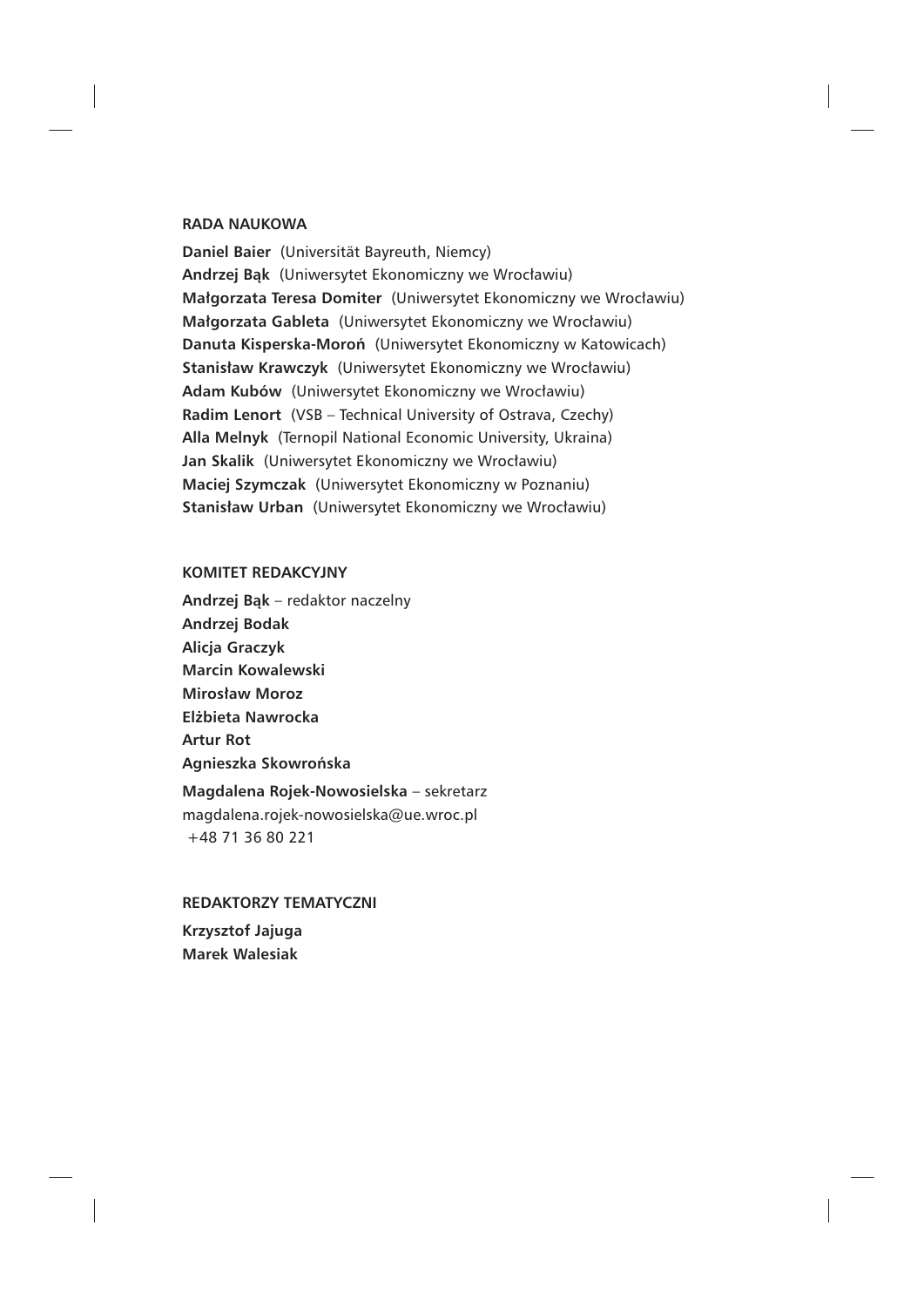# **PRACE NAUKOWE** Uniwersytetu Ekonomicznego we Wrocławiu

## **RESEARCH PAPERS** of Wrocław University of Economics

**Nr** 426

**Taksonomia 26** Klasyfikacja i analiza danych – teoria i zastosowania



Wydawnictwo Uniwersytetu Ekonomicznego we Wrocławiu Wrocław 2016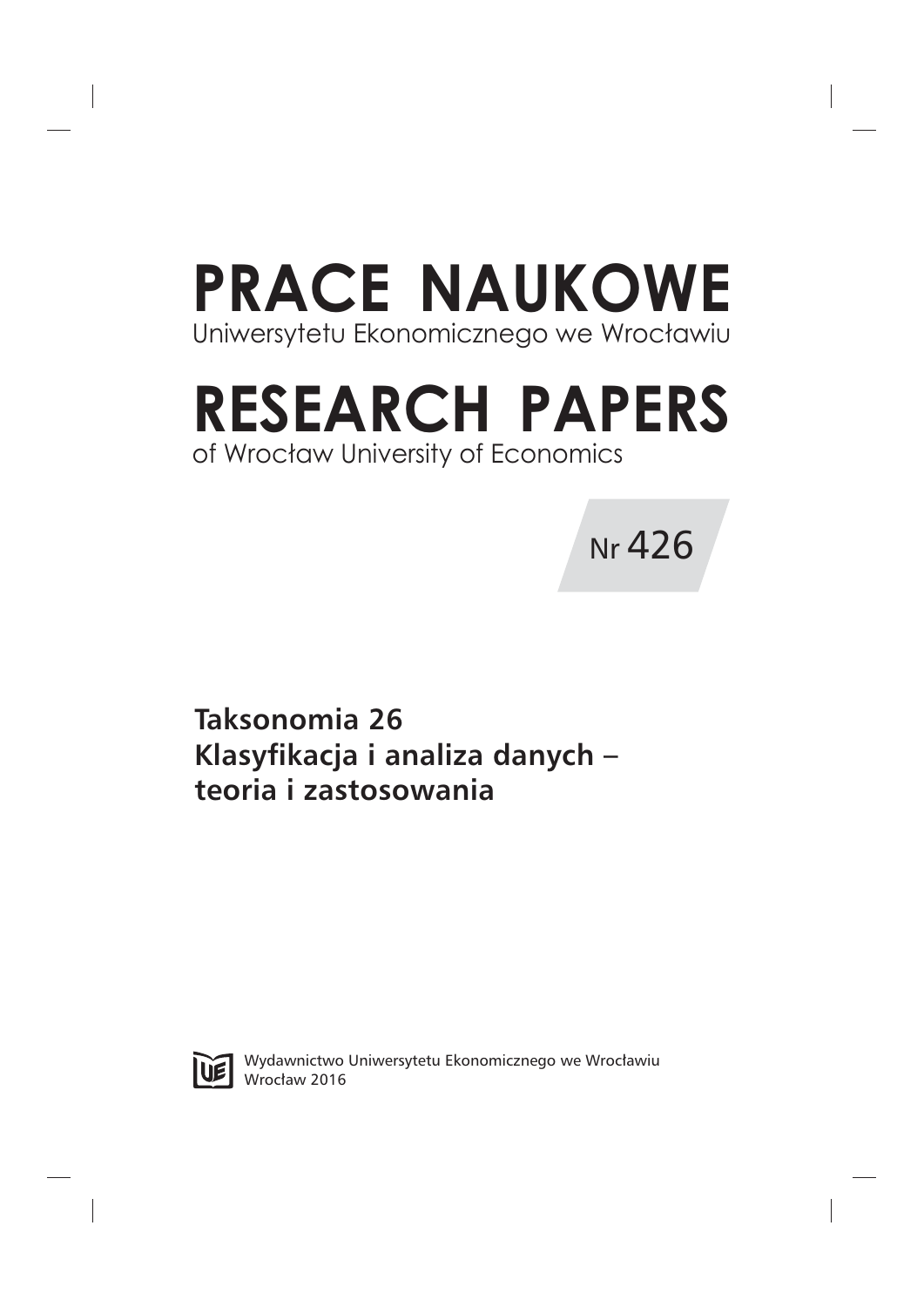Redaktor Wydawnictwa: Agnieszka Flasińska Redaktor techniczny: Barbara Łopusiewicz Korektor: Barbara Cibis Lamanie: Beata Mazur Projekt okładki: Beata Dębska

Tytuł dofinansowany ze środków Narodowego Banku Polskiego oraz ze środków Sekcji Klasyfikacji i Analizy Danych PTS

Informacje o naborze artykułów i zasadach recenzowania znajdują się na stronach internetowych: www.pracenaukowe.ue.wroc.pl www.wydawnictwo.ue.wroc.pl

Publikacja udostępniona na licencji Creative Commons Uznanie autorstwa-Użycie niekomercyjne-Bez utworów zależnych 3.0 Polska  $(CC BY-NC-ND 3.0 PL)$ 



© Copyright by Uniwersytet Ekonomiczny we Wrocławiu Wrocław 2016

ISSN 1899-3192 (Prace Naukowe Uniwersytetu Ekonomicznego we Wrocławiu) e-ISSN 2392-0041 ISSN 1505-9332 (Taksonomia)

Wersja pierwotna: publikacja drukowana

Zamówienia na opublikowane prace należy składać na adres: Wydawnictwo Uniwersytetu Ekonomicznego we Wrocławiu tel./fax 71 36 80 602; e-mail:econbook@ue.wroc.pl www.ksiegarnia.ue.wroc.pl

Druk i oprawa: TOTEM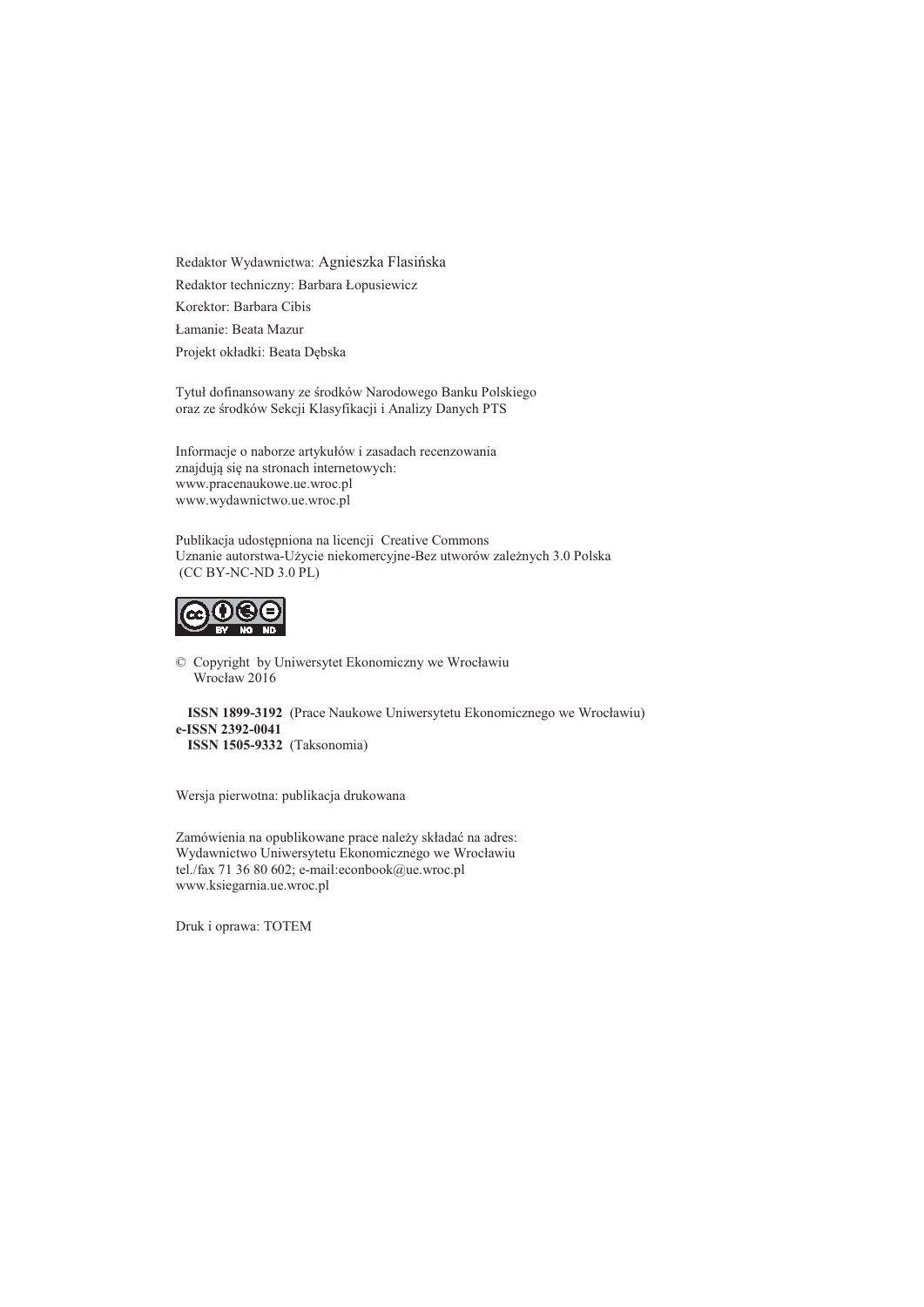## Spis treści

|                                                                             | 9   |
|-----------------------------------------------------------------------------|-----|
| Jacek Batóg: Identyfikacja obserwacji odstających w analizie skupień/       |     |
|                                                                             | 13  |
| Andrzej Bąk: Porządkowanie liniowe obiektów metodą Hellwiga i TOPSIS        |     |
| - analiza porównawcza / Linear ordering of objects using Hellwig and        |     |
|                                                                             | 22  |
| Grażyna Dehnel: MM-estymacja w badaniu średnich przedsiębiorstw             |     |
| w Polsce / MM-estimation in the medium-sized enterprises survey in          |     |
|                                                                             | 32  |
| Andrzej Dudek: Social network analysis jako gałąź wielowymiarowej           |     |
| analizy statystycznej / Social network analysis as a branch of multidi-     |     |
|                                                                             | 42  |
| Iwona Foryś: Analiza dyskryminacyjna w wyborze obiektów podobnych           |     |
| w procesie szacowania nieruchomości / The discriminant analysis in          |     |
| selection of similar object in the real estate valuation process            | 51  |
| Gregory Kersten, Ewa Roszkowska, Tomasz Wachowicz: Ocena zgod-              |     |
| ności porządkowej systemu oceny ofert negocjatora z informacją prefe-       |     |
| rencyjną / Analyzing the ordinal concordance of preferential information    |     |
|                                                                             | 60  |
| Iwona Konarzewska: Rankingi wielokryteriowe a współzależność liniowa        |     |
| kryteriów / Multi-criteria rankings and linear relationships among criteria | 69  |
| Anna Król, Marta Targaszewska: Zastosowanie klasyfikacji do wyodręb-        |     |
| niania homogenicznych grup dóbr w modelowaniu hedonicznym / The             |     |
| application of classification in distinguishing homogeneous groups of       |     |
|                                                                             | 80  |
| Marek Lubicz: Problemy doboru zmiennych objaśniających w klasyfikacji       |     |
| danych medycznych / Feature selection and its impact on classifier          |     |
|                                                                             | 89  |
| Aleksandra Łuczak: Wpływ różnych sposobów agregacji opinii ekspertów        |     |
| w FAHP na oceny priorytetowych czynników rozwoju / Influence of             |     |
| different methods of the expert judgments aggregation on assessment         |     |
| of priorities for evaluation of development factors in FAHP                 | 99  |
| Iwona Markowicz: Tablice trwania firm w województwie zachodniopo-           |     |
| morskim według rodzaju działalności / Companies duration tables in          |     |
| Zachodniopomorskie voivodship by the type of activity                       | 108 |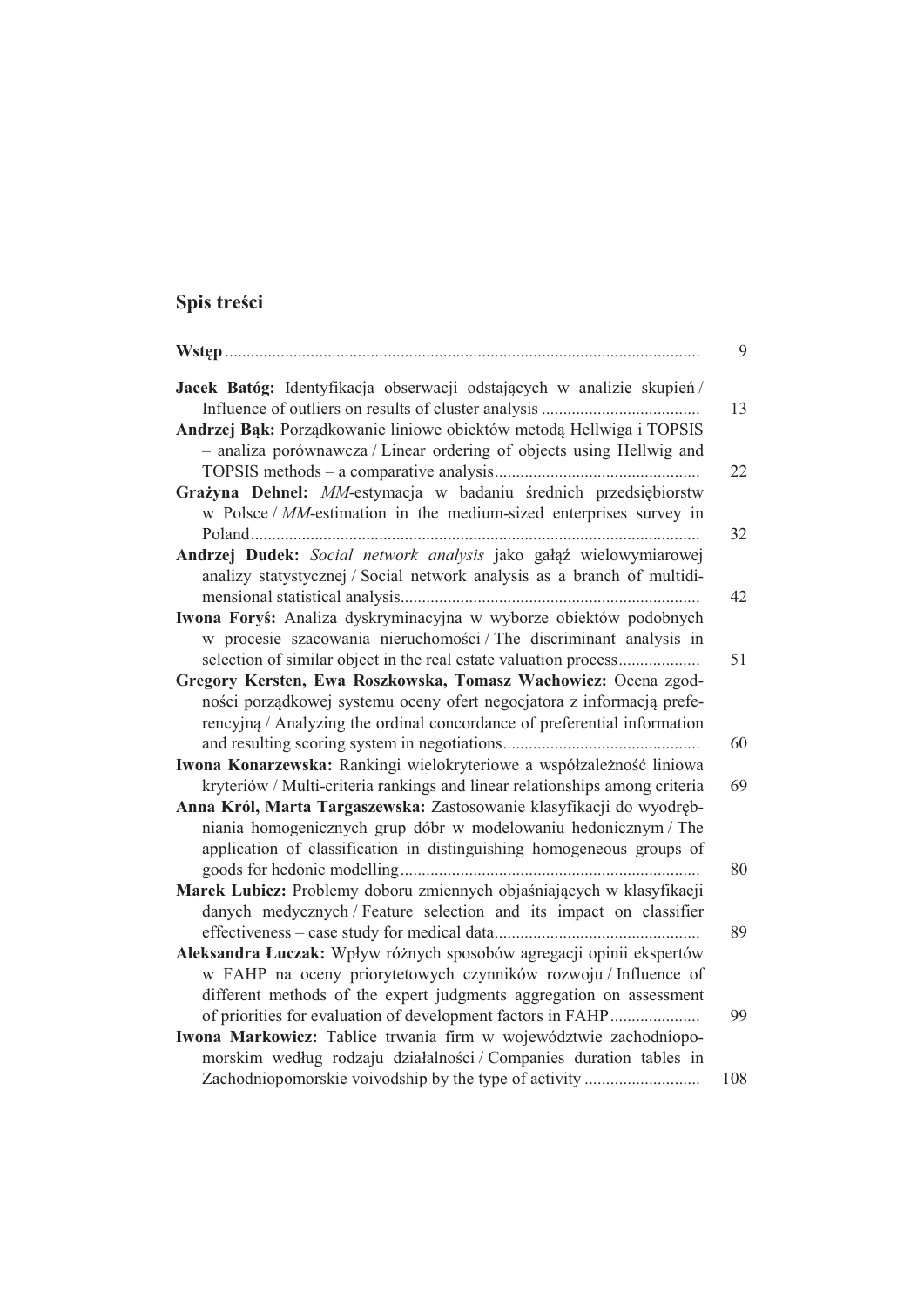| Małgorzata Markowska, Danuta Strahl: Filary inteligentnego rozwoju a<br>wrażliwość unijnych regionów szczebla NUTS 2 na kryzys ekonomiczny |     |
|--------------------------------------------------------------------------------------------------------------------------------------------|-----|
| - analiza wielowymiarowa / Smart development pillars and NUTS 2                                                                            |     |
| European regions vulnerability to economic crisis $-$ a multidimensional                                                                   |     |
|                                                                                                                                            | 118 |
| Kamila Migdał-Najman, Krzysztof Najman: Hierarchiczne deglomera-                                                                           |     |
| cyjne sieci SOM w analizie skupień / The hierarchical divisive SOM in                                                                      |     |
|                                                                                                                                            | 130 |
| Kamila Migdał Najman, Krzysztof Najman: Hierarchiczne aglomeracyjne                                                                        |     |
| sieci SOM w analizie skupień / The hierarchical agglomerative SOM in                                                                       |     |
|                                                                                                                                            | 139 |
| Barbara Pawełek, Józef Pociecha, Jadwiga Kostrzewska, Mateusz                                                                              |     |
| Baryła, Artur Lipieta: Problem wartości odstających w prognozowaniu                                                                        |     |
| zagrożenia upadłością przedsiębiorstw (na przykładzie przetwórstwa                                                                         |     |
| przemysłowego w Polsce) / Problem of outliers in corporate bankruptcy                                                                      |     |
| prediction (case of manufacturing companies in Poland)                                                                                     | 148 |
| Wojciech Roszka: Syntetyczne źródła danych w analizie przestrzennego                                                                       |     |
| zróżnicowania ubóstwa / Synthetic data sources in spatial poverty ana-                                                                     |     |
|                                                                                                                                            | 157 |
| Małgorzata Rószkiewicz: Czynniki różnicujące efektywność pracy ankie-                                                                      |     |
| tera w wywiadach face-to-face w środowisku polskich gospodarstw do-                                                                        |     |
| mowych / Factors affecting the efficiency of face-to-face interviews with                                                                  |     |
|                                                                                                                                            | 166 |
| Adam Sagan, Marcin Pełka: Analiza wielopoziomowa z wykorzystaniem                                                                          |     |
| danych symbolicznych / Multilevel analysis with application of symbolic                                                                    |     |
|                                                                                                                                            | 174 |
| Marcin Salamaga: Zastosowanie drzew dyskryminacyjnych w identyfikacji<br>czynników wspomagających wybór kraju alokacji bezpośrednich inwe- |     |
| stycji zagranicznych na przykładzie polskich firm / The use of classifi-                                                                   |     |
| cation trees in the identification of factors supporting the choice of FDI                                                                 |     |
|                                                                                                                                            | 185 |
| Agnieszka Stanimir: Pomiar wykluczenia cyfrowego - zagrożenia dla Po-                                                                      |     |
| kolenia $Y /$ Measurement of the digital divide – risks for Generation Y                                                                   | 194 |
| Mirosława Sztemberg-Lewandowska: Grupowanie danych funkcjonal-                                                                             |     |
| nych w analizie poziomu wiedzy maturzystów / Functional data cluste-                                                                       |     |
| ring methods in the analysis of high school graduates' knowledge                                                                           | 206 |
| Tadeusz Trzaskalik: Modelowanie preferencji w wielokryterialnych dys-                                                                      |     |
| kretnych problemach decyzyjnych – przegląd bibliografii / Preference                                                                       |     |
| modeling in multi-criteria discrete decision making problems – review of                                                                   |     |
|                                                                                                                                            | 214 |

## $\frac{6}{1}$